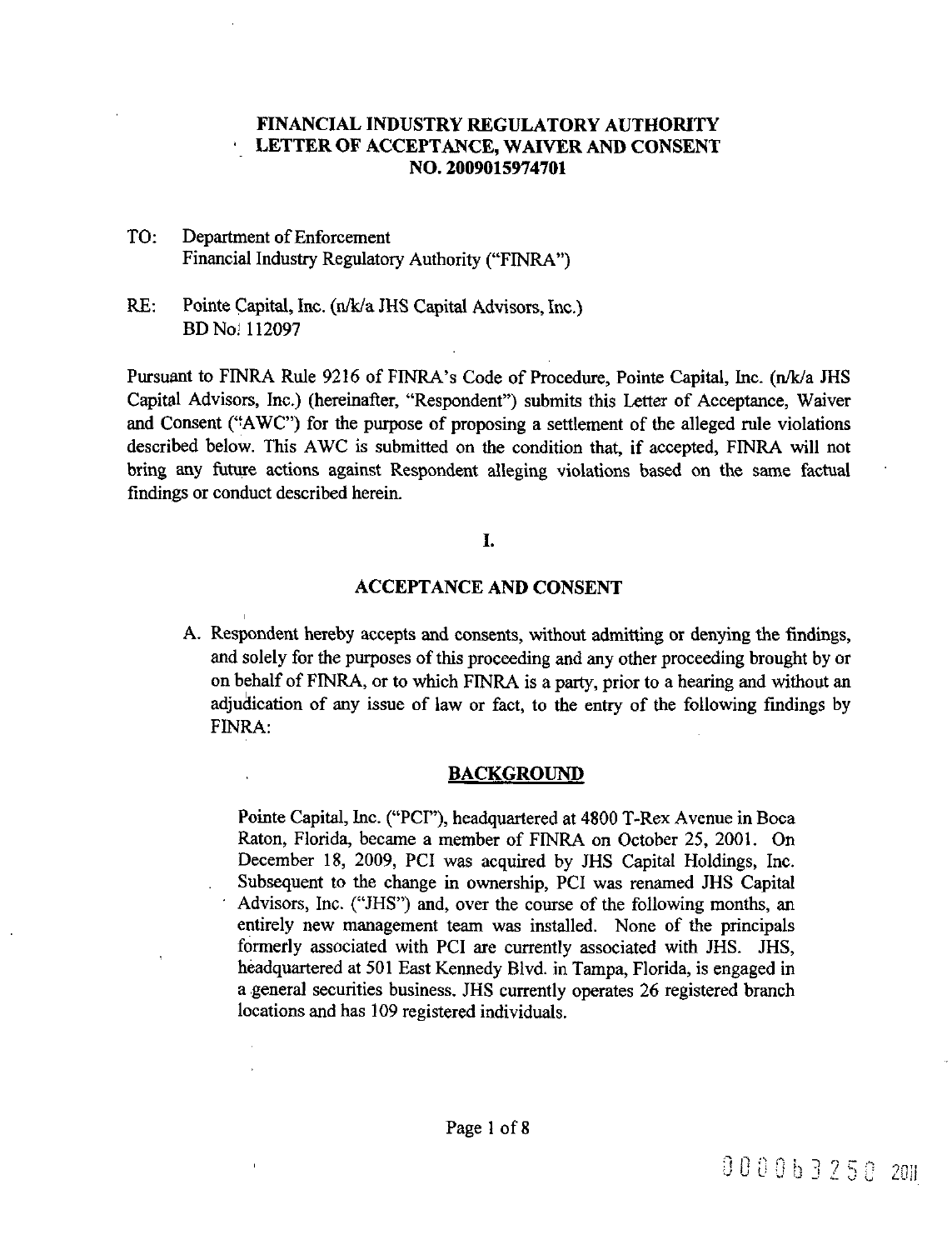#### RELEVANT DISCIPLINARY HISTORY

On October 21, 2010, JHS executed a Consent Order with the State of Connecticut, Department of Banking (Consent Order No. CO-IO-7780-S) in which it agreed to pay an administrative fine in the amount of \$10,000, and to reimburse Connecticut customers, for improperly charging "postage and handling" fees in connection with securities trades executed during the period from January 1, 2008 through March 31,2010.

### OVERVIEW

Between January 2007 and December 2009, PCI routinely charged its customers a "handling fee", in addition to a commission, on equity security trades. The handling-fee charge varied in amount from trade to trade, in some cases reaching as high as \$95 per trade. Although reflected on customer trade confirmations as a charge for "handling", the charge was not reasonably related to any direct handling-related services , performed by the firm, or handling-related expenses incurred by the firm, in processing the transaction, but rather, was effectively an additional commission. The characterization of the charge as being for "handling" was therefore inaccurate and improper.

In addition, during the period from January 1, 2008 through February 25, 2010, Respondent failed to establish, maintain, and enforce adequate procedures for the supervisory review of commission charges, in violation of NASD Conduct Rules 3010 and 2110 and FrNRA Rule 2010. Further, during the period from January 1, 2008 through February 25, 2010, Respondent failed to report <sup>a</sup> number of customer complaints on time and accurately, in violation of NASD Conduct Rules 3070 and 2110 and FINRA Rule 2010. Additionally, for the period November 2006 to March 2007, PCi lacked adequate supervisory procedures addressing the conduct of due diligence in connection with private placement offerings, in violation ofNASD Conduct Rules 3010 and 2110.

### FACTS AND VIOLATIVE CONDUCT

## Charging Unreasonable Handling Fees and Improper and Inaccurate Disclosure of Such Fees

NASD Conduct Rule 2430 (Charges for Services Performed) requires charges, if any, for services performed, including miscellaneous services such as collection of moneys due for principal, dividends, or interest; exchange or transfer of securities; appraisals, safe-keeping or custody of securities, and other services, shall be reasonable and not unfairly discriminatory between customers.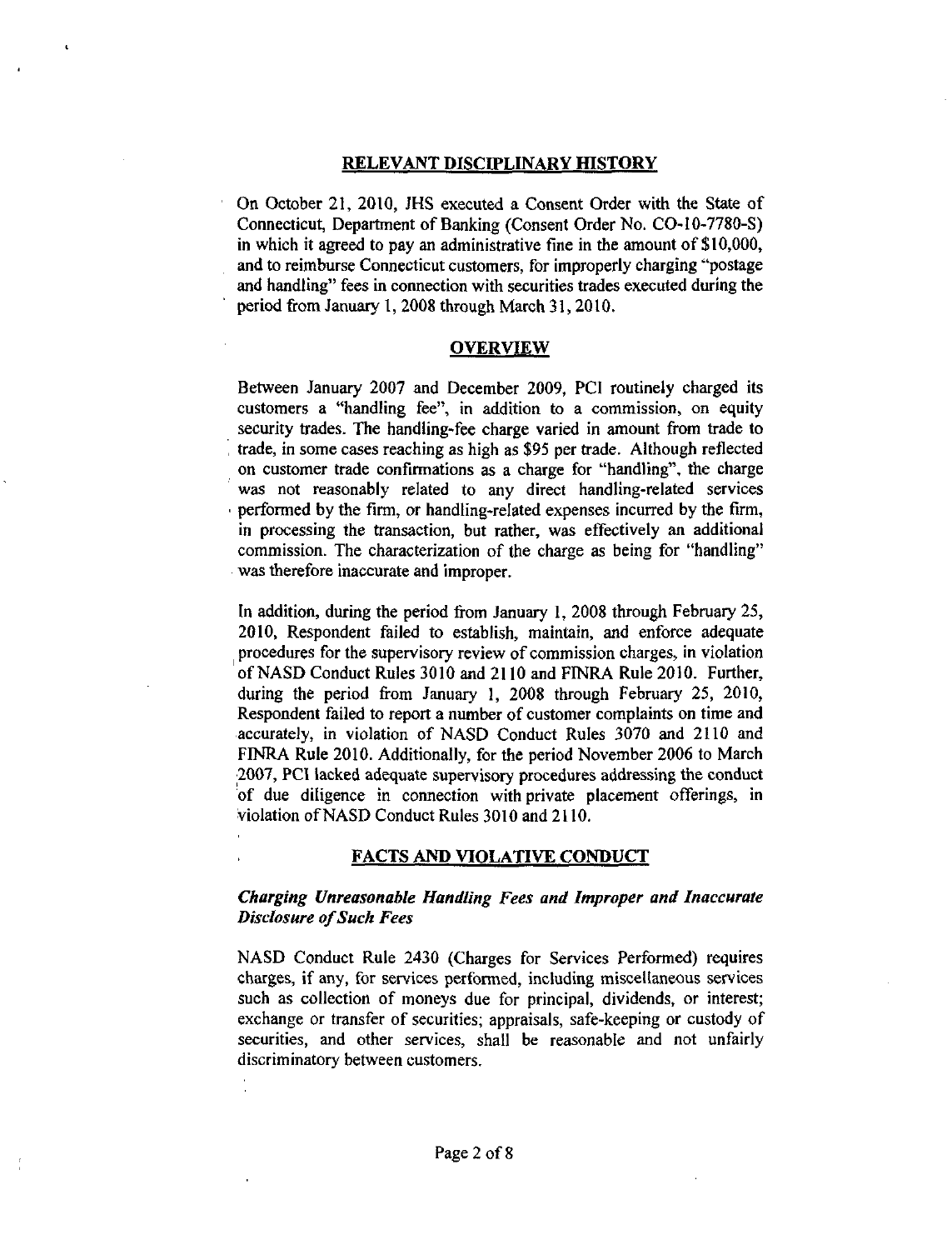Exchange Act Rule 10b-10 (Confirmation of Transactions) requires broker-dealers to disclose specified information in writing to customers at orbefore the completion of <sup>a</sup> transaction. Pursuant to Rule 10b-10, it shall be unlawful for any broker or dealer to effect for or with an account of <sup>a</sup> customer any transaction in, or to induce the purchase or sale by such customer of, any security (other than U.S. Savings Bonds or municipal securities) unless such broker or dealer, at or before completion of such transaction, gives or sends to such customer written notification disclosing, among other things, if the broker or dealer is acting as agent for such customer, for some other person, or for both such customer and some other person, the source and amount of any other remuneration received or to be received by the broker in connection with the transaction.

' FINRA Rule 2010 (formerly NASD Conduct Rule 2110) (Standards of Commercial Honor and Principles of Trade) requires that a member, in the conduct of its business, shall observe high standards of commercial honor and just and equitable principles of trade.

Between January 2007 and December 2009, PCI routinely charged its customers a "handling fee", in addition to <sup>a</sup> commission, on equity security trades. The handling-fee charge varied in amount from trade to trade, in some cases reaching as high as \$95 per trade. The particular dollar amount charged was not attributable to any specific cost or expense incurred by the firm in executing the trade, or determined by any formula applicable to all customers. Rather, it was determined by the individual representative executing the order, who had discretion to set the dollar amount of the fee within a particular range set by the firm. Moreover, the range authorized by the firm varied from branch to branch; consequently, customers of different branches might be assessed substantially different amounts for "handling" on otherwise identical trades.

Although reflected on customer trade confirmations as a charge for ''handling", the fee actually served as <sup>a</sup> source of additional transactionbased remuneration or revenue to the firm, in the same manner as a commission, and was not directly related to any specific handling services performed by the firm, or handling-related expenses incurred by the firm, in processing the transaction. PCI's characterization of the charge as being for "handling" was therefore improper. By designating the charge as a handling fee on customer trade confirmations, PCI understated the amount of the total commissions charged by the firm and misstated the purpose of the handling fee.

By reason of the foregoing, PCI violated NASD Conduct Rule 2430, Exchange Act Rule 10b-10 and NASD Conduct Rule 2110 and FINRA Rule 2010.

 $\overline{1}$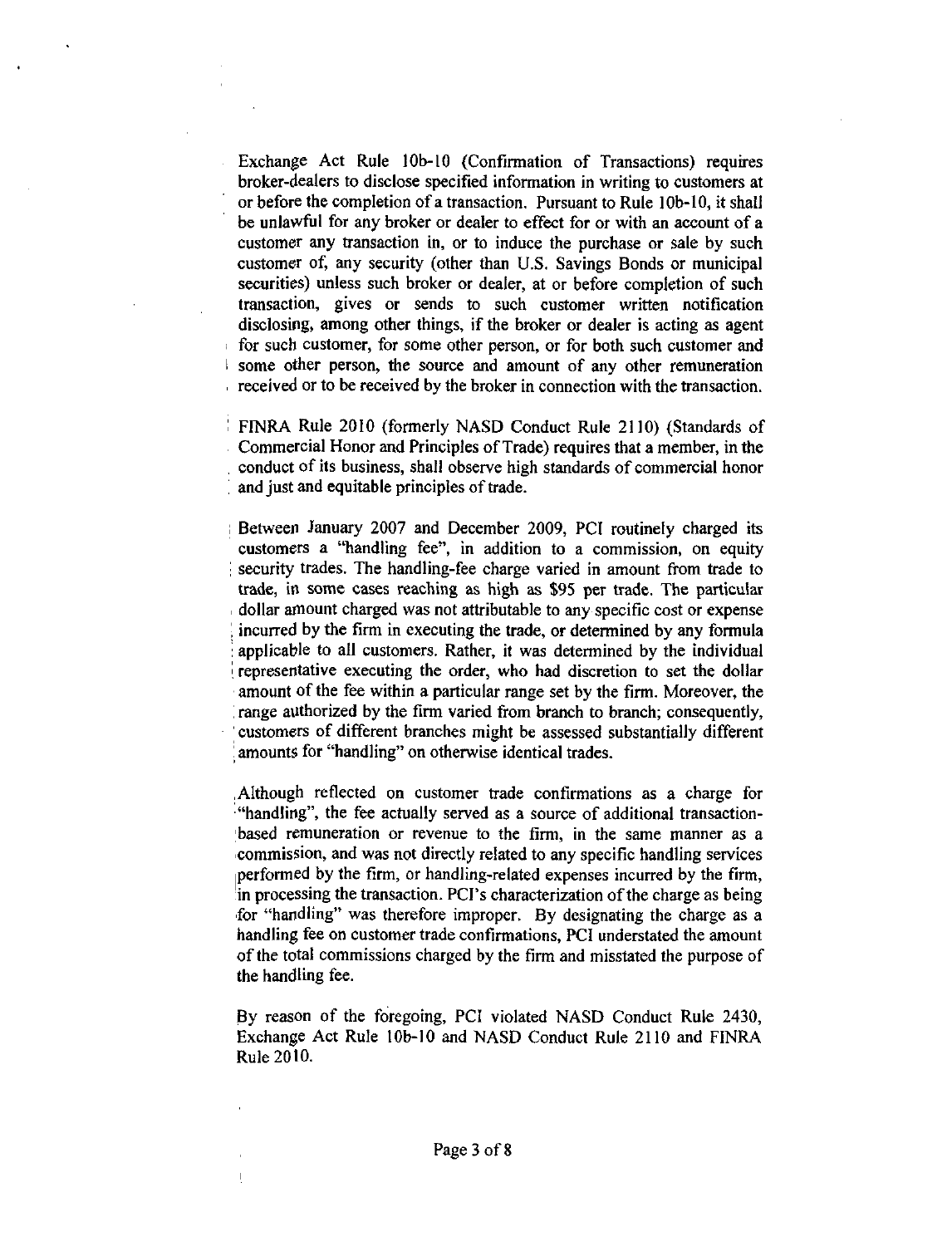## Inadequate Supervisory System and Written Procedures Relating to **Fairness of Commission Charges**

NASD Conduct Rule IM-2440-1 identifies several factors that firms should consider in determining the fairness of <sup>a</sup> charge for a securities trade. These factors include: the type of security involved; the availability of the security in the market; the price of the security; and the amount of money involved in the transaction. During the period from January I, 2008 through February 25, 2010, PCI gave its representatives discretion to determine the commission to charge a customer for <sup>a</sup> particular transaction, and PCr's supervisory review of commission charges consisted solely of ensuring that no commission exceeded five percent of the principal cost of the purchase or sale.

By failing to establish, maintain, and enforce a supervisory system, including written procedures, that was reasonably designed to achieve compliance with NASD Conduct Rules 2440 and IM-2440-1, with respect to the fairness of commission charges, PCI violated NASD Conduct Rules 3010 and 21 10 and FINRA Rule 2010.

#### **Failure to Report Customer Complaints**

NASD Conduct Rule  $3070(c)$  requires, in part, that "[e]ach member shall report to the Association statistical and summary information regarding customer complaints in such detail as the Association shall specify." , FINRA-registered firms must provide statistical and summary ? information regarding customer complaints in such detail as FINRA shall specify by the 15th day of the month following the calendar quarter in which customer complaints are received by the firm. This rule assists 'FINRA in monitoring, on a real-time basis, the ongoing compliance of member firms and associated persons with applicable securities laws and regulations.

IDuring the period from January 1, 2008 through February 25, 2010, PCI failed to file summary and statistical information for 38 customer complaints by the l 5th day of the month following the calendar quarter in which the complaints were received by the firm. In addition, during the stated period, PCI inaccurately reported three customer complaints, providing a descriptive problem code for each that was less egregious than the misconduct actually alleged by the customer.

By reason of the foregoing, PCI violated NASD Conduct Rules 3070 and 21 10 and FINRA Rule 2010.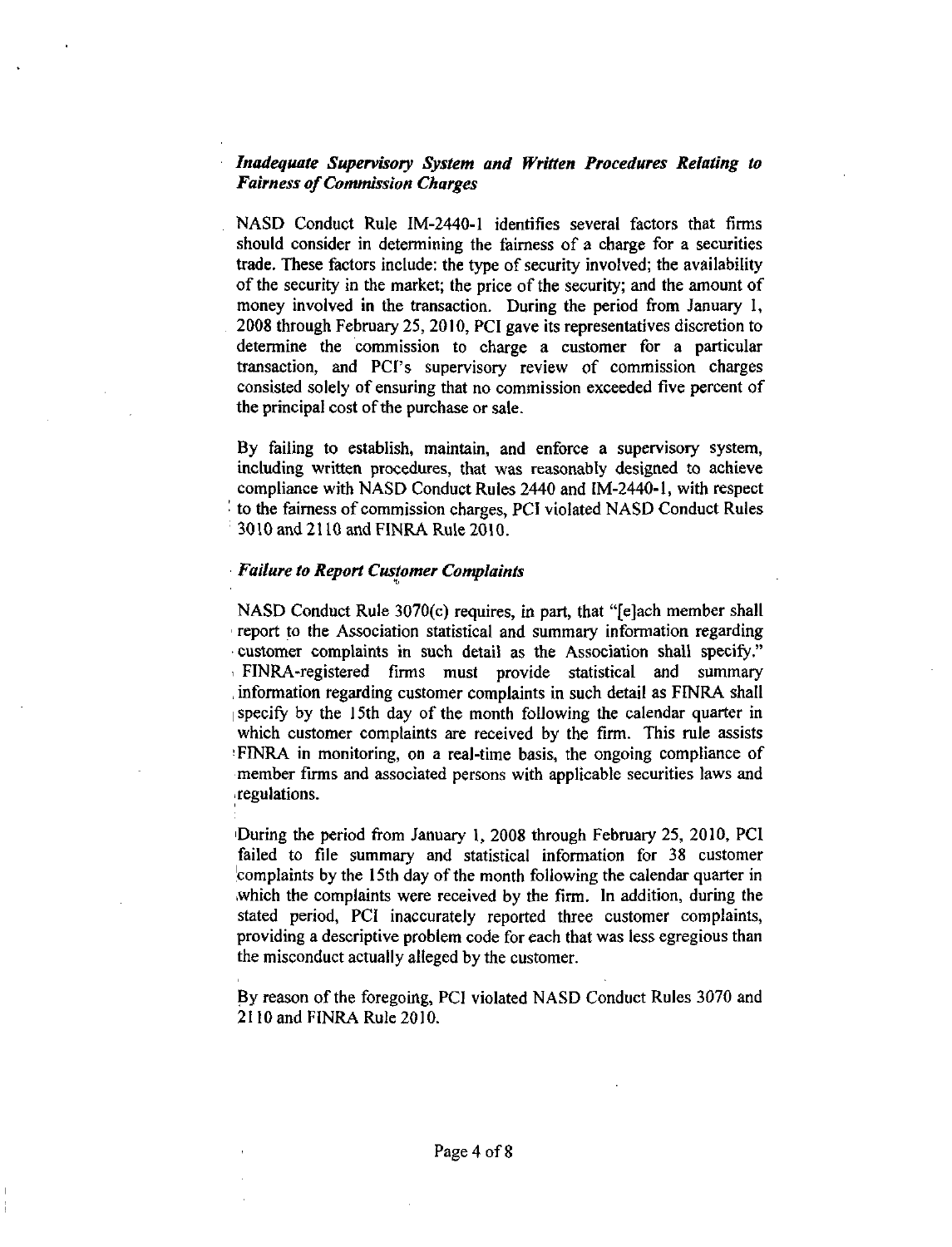# Inadequate Supervisory System and Written Procedures Relating to Due  $\Box$  Diligence in Connection with Private Placement Offerings

During the period from November 2006 to March 2007, PCI failed to establish, maintain, and enforce an adequate supervisory system, including written procedures, for the conduct of due diligence in connection with private placement offerings.

By reason of the foregoing, PCI violated NASD Conduct Rules 3010 and 2110.

B. Respondent also consents to the imposition of the following sanctions:

- A censure;
- A fine of \$300,000; and
- ? An undertaking by Respondent to certify, within 90 days of FINRA's acceptance of this AWC, that it has implemented corrective action, to remedy the handling fee-related violations set forth above. Such corrective action shall include, but not be limited to: (1) identifying as commissions or mark-ups (mark-downs), as the case may be, and not as postage, handling. or any other miscellaneous fee, ail transaction-based remuneration and any other fees which do not constitute reasonable fees under NASD Rule 2430 and do not comply with subsection (2) of this undertaking; (2) for any charges or fees for services (such as postage costs and clearing firm charges), other than commissions or mark-ups (mark-downs), fully and accurately disclosing on  $\frac{1}{4}$ confirmations, as well as any communication with a customer or the public where fees are discussed (including fee schedules, if any, or new account documentation that contains fee information), the specific service performed or to be performed or the specific use, and the amount of the fee paid or to be paid in connection with each service or use, and retaining detailed records to substantiate such services and uses and the fee amounts; and (3) revising the firm's written supervisory procedures and providing training to the firm's registered representatives and associated persons to address this undertaking related to transaction-based remuneration, reasonable fees, their appropriate disclosure to customers, and retention of related records.

Respondent agrees to pay the monetary sanction upon notice that this AWC has been accepted and that such payment is due and payable. Respondent has submitted an Election of Payment form showing the method by which it proposes to pay the fine imposed.

Respondent specifically and voluntarily waives any right to claim that it is unable to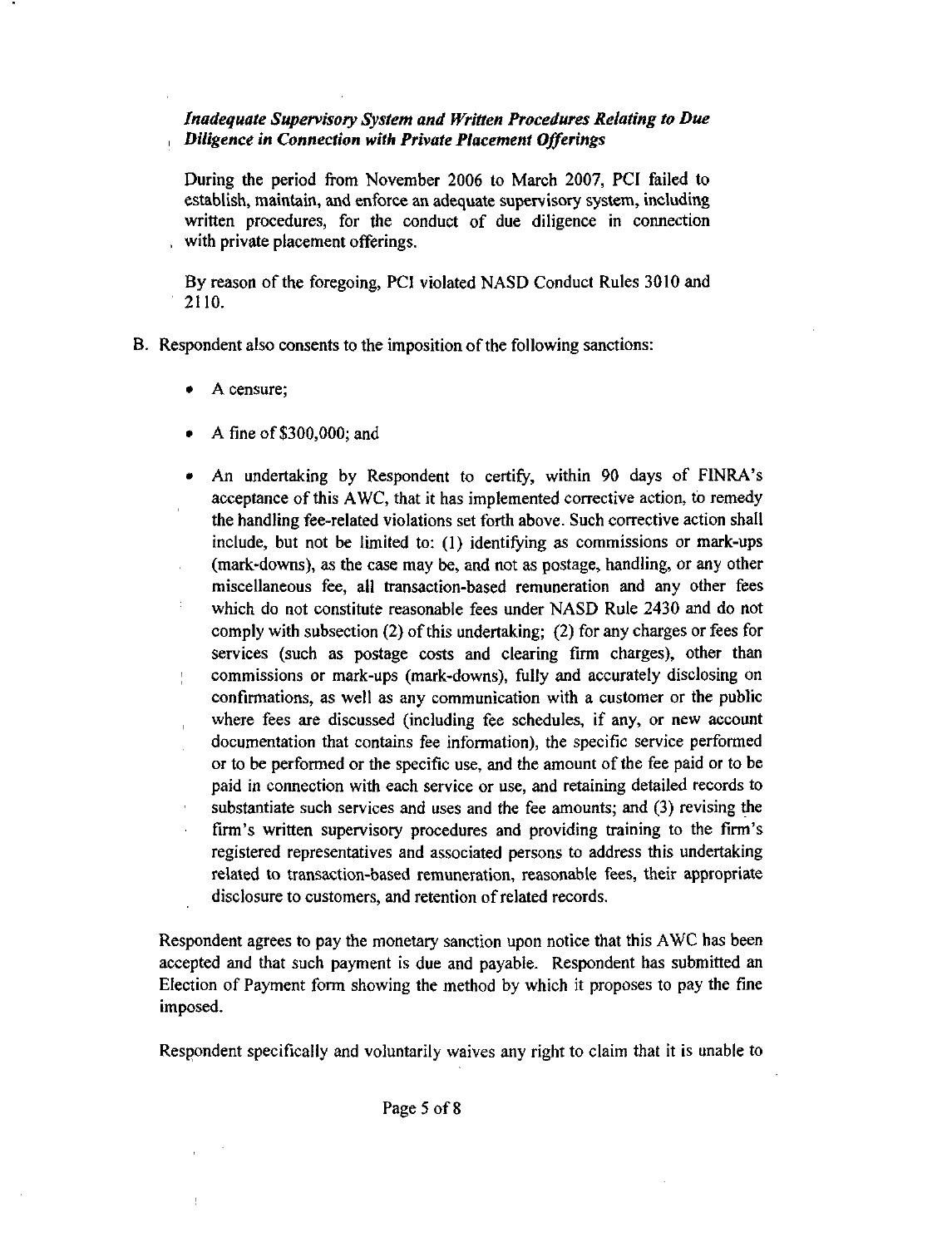pay, now or at any time hereafter, the monetary sanction imposed in this matter.

The sanctions imposed herein shall be effective on <sup>a</sup> date set by FINRA staff.

#### II.

## WAIVER OF PROCEDURAL RIGHTS

Respondent specifically and voluntarily waives the following rights granted under FINRA's Code of Procedure:

- A. To have <sup>a</sup> Complaint issued specifying the allegations against it;
- B. ' To be notified of the Complaint and have the opportunity to answer the allegations in writing;
- C. To defend against the allegations in <sup>a</sup> disciplinary hearing before a hearing panel, to have a written record of the hearing made and to have a written decision issued; and
- D. To appeal any such decision to the National Adjudicatory Council ("NAC") and then to the U.S. Securities and Exchange Commission and <sup>a</sup> U.S. Court of Appeals.

Further, Respondent specifically and voluntarily waives any right to claim bias or prejudgment of the General Counsel, the NAC, or any member of the NAC, in connection with such person's or body's participation in discussions regarding the terms and conditions of this AWC, or other consideration of this AWC, including acceptance or rejection of this AWC.

Respondent further specifically and voluntarily waives any right to claim that <sup>a</sup> person violated the ex parte prohibitions of FINRA Rule 9143 or the separation of functions prohibitions of FINRA Rule 9144, in connection with such person's or body's participation in discussions regarding the terms and conditions of this AWC, or other consideration of this AWC, including its acceptance or rejection.

## III.

## OTHER MATTERS

Respondent understands that:

A. Submission of this AWC is voluntary and will not resolve this matter unless and until it has been reviewed and accepted by the NAC, a Review Subcommittee of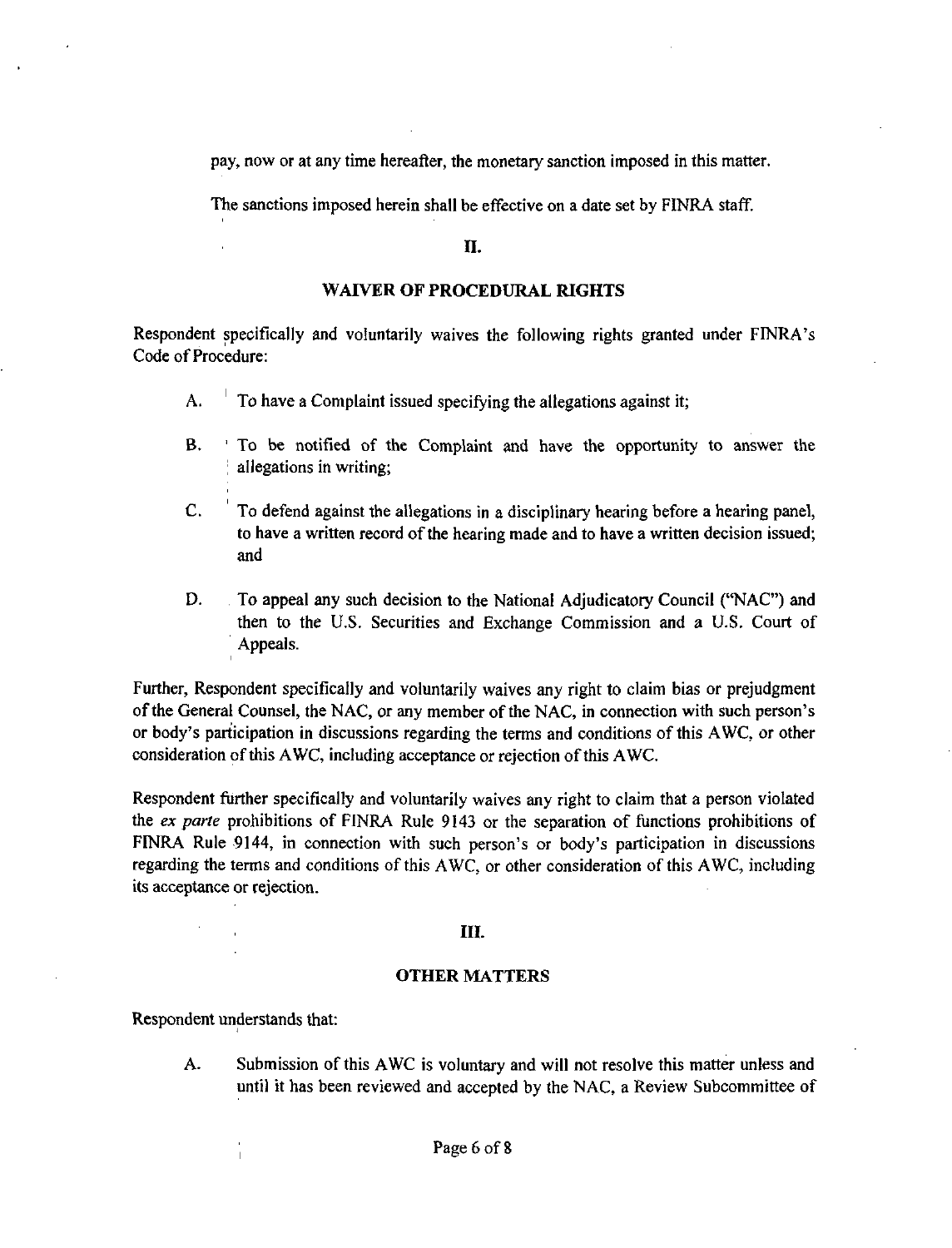the NAC, or the Office of Disciplinary Affairs (''ODA"), pursuant to FINRA Rule 9216.

- B. Ifthis AWC is not accepted, its submission will not be used as evidence to prove , any of the allegations against Respondent.
- C. Ifaccepted:
	- 1. this AWC will become part of Respondent's permanent disciplinary record and may be considered in any future actions brought by FfNRA or any other regulator against Respondent;
	- 2. this AWC will be made available through FINRA's public disclosure program in response to public inquiries about Respondent's disciplinary record;
	- 3. FINRA may make a public announcement concerning this agreement and the subject matter thereof in accordance with FINRA Rule 8313; and
	- 4. Respondent may not take any action or make or permit to be made any public statement, including in regulatory filings or otherwise, denying, directly or indirectly, any finding in this AWC or create the impression  $\mathbf{I}$ that the AWC is without factual basis. Respondent may not take any position in any proceeding brought by or on behalf of FINRA, or to which FINRA is a party, that is inconsistent with any part of this AWC. Nothing in this provision affects Respondent's right to take legal or factual positions in litigation or other legal proceedings in which FINRA is not <sup>a</sup> party.
- D. Respondent may attach <sup>a</sup> Corrective Action Statement to this AWC that is <sup>a</sup> statement of demonstrable corrective steps taken to prevent future misconduct. Respondent understands that it may not deny the charges or make any statement that is inconsistent with the AWC in this Statement. This Statement does not constitute factual or legal findings by FINRA. nor does it reflect the views of FINRA or its staff.

Page 7 of <sup>8</sup>